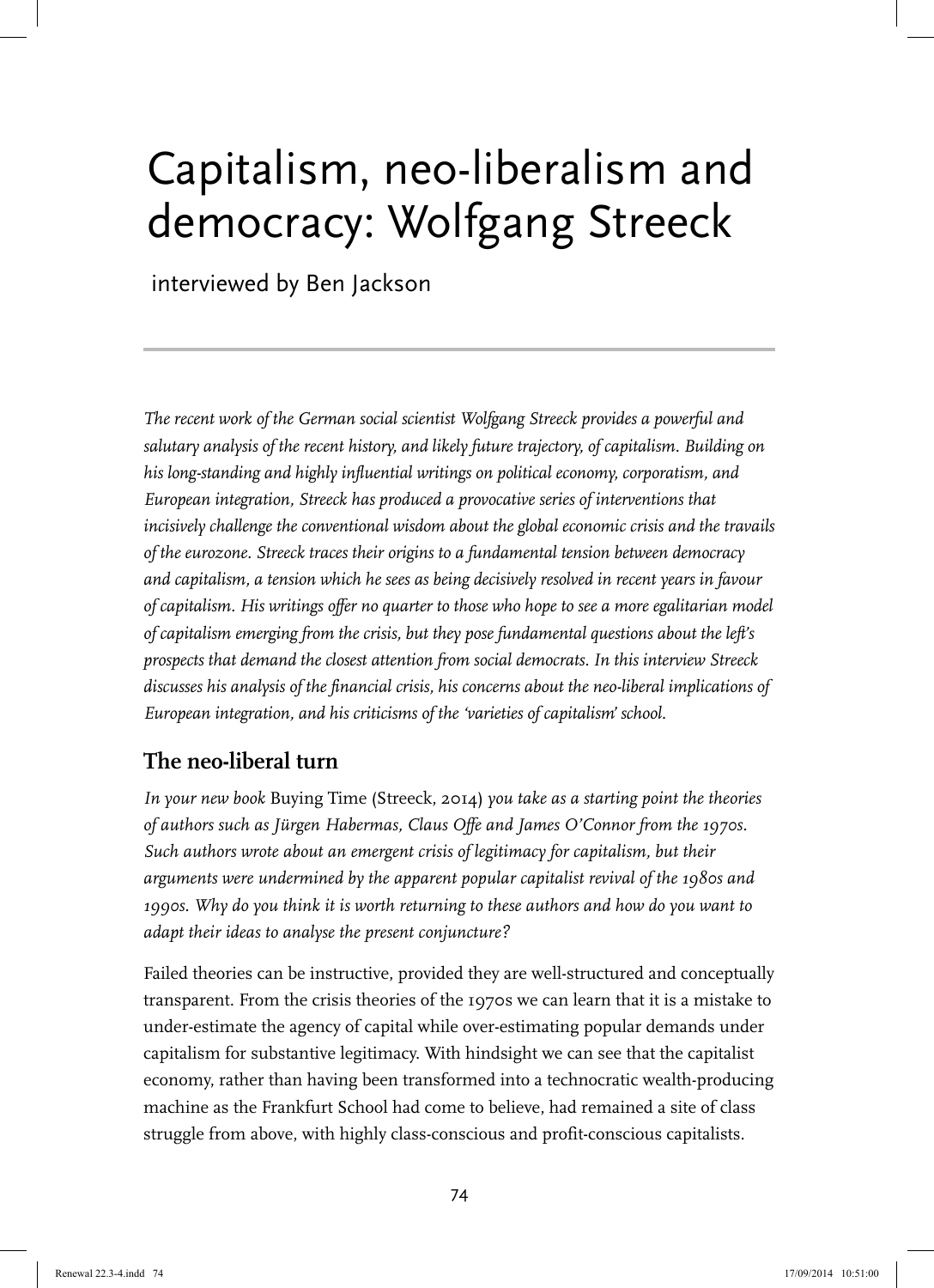And we can also see that the new consumerism that began in the 1970s went a very long way, and still does, to procure, if not legitimacy, then at least compliance with the laws of capital accumulation. Neither the re-awakening of capitalists as a class nor the rise of consumerism was on the radar screen of 'Critical Theory'.

#### *You suggest in* Buying Time *that the rise of 'neo-liberalism' marks a decisive shift in the history of capitalism after the 1970s. What do you mean by the term 'neo-liberalism'?*

In short, it is the idea, and the corresponding practice, that it is the duty of governments to install, impose and enforce market relations wherever possible. Political intervention in the economy must refrain from redistribution, except from the bottom to the top, to create 'incentives' for growth. The assumption is that people at the top work more if they pay lower taxes on higher incomes, whereas people at the bottom work more if you take away their social security and lower their wages. It also means that public provision should be replaced with private purchases, so people work more. Whereas under Keynesianism economic growth was expected to come from the allocation of spending power to people with low incomes, under today's neo-liberalism, or what I call Hayekianism, growth is to be the result of income flowing to the already rich.

*An important consequence of the rise of neo-liberalism on your account is a shift in the character of the state, from a tax-based to a debt-based state, and ultimately to a consolidation state dedicated to fiscal retrenchment. How did this transformation come about? Does the emergence of the debt state in effect preclude the pursuit of a more traditional social democratic politics?*

The rise of the debt state was related to several developments. First, when economic growth began to dwindle in the 1980s, unemployment became a permanent feature of advanced capitalism, resulting in high demands on the social welfare system. Second, at about the same time the middle classes began to revolt against the rising tax burden, and the rich discovered new ways of tax avoidance, mainly through the emerging international financial system. Third, tax competition was explicitly favored by governments, most conspicuously in the European Union, to free up what they thought was a potential for economic growth. Fourth, financialisation produced hitherto unknown opportunities for governments to replace taxes with credit. The result was the emergence of financial markets as a new active constituency of democratic states, competing with citizens for declining tax revenue. Consolidation comes down to a political exercise to demonstrate to financial markets that states are willing and able to give debt service precedence over public service and citizen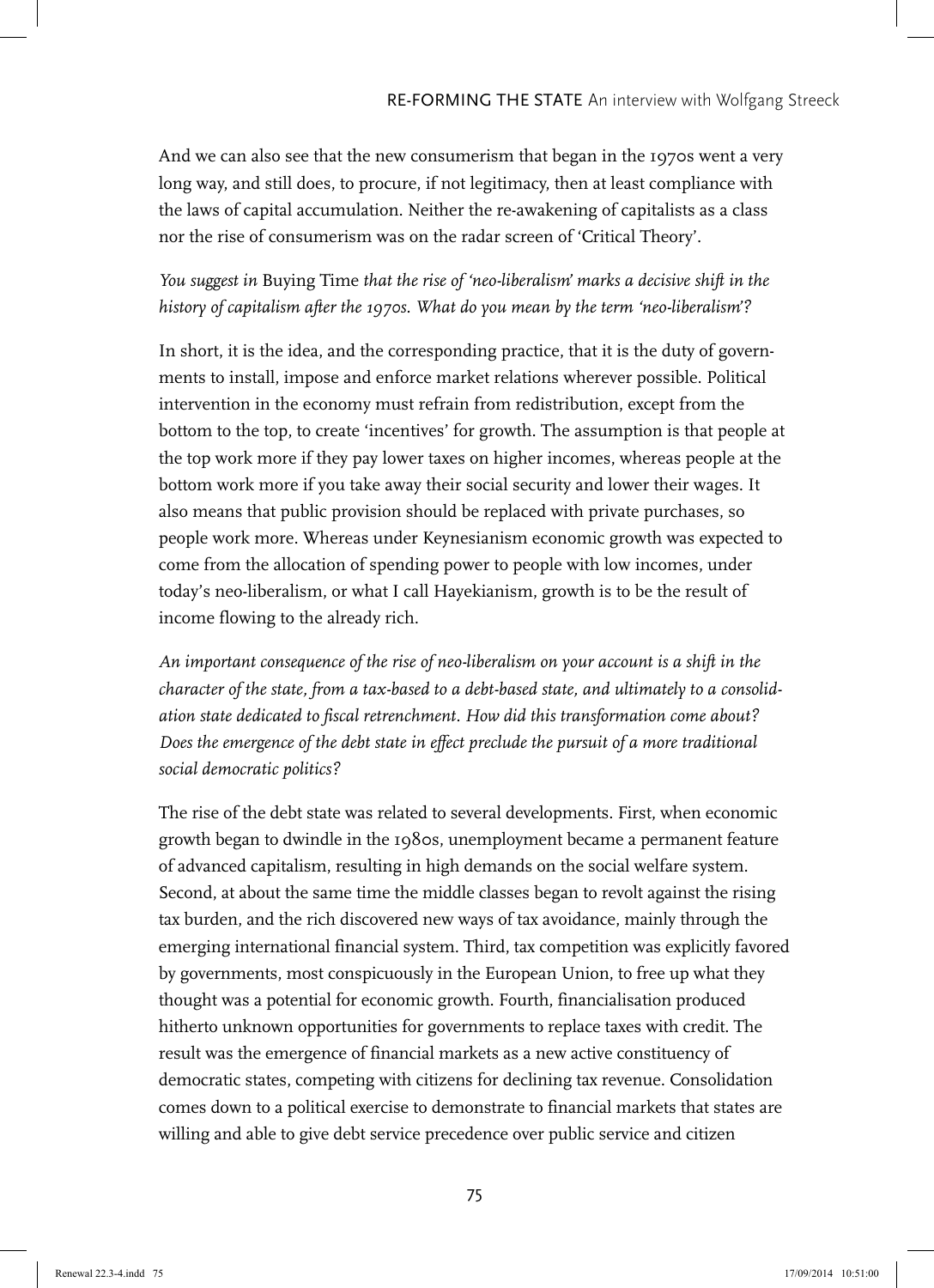entitlements. This requires that the influence of popular democracy on the management of the economy and on public finances be restricted, up to a point where politics is emptied of economic content and becomes public entertainment.

*The over-arching theme of* Buying Time *and the associated articles you have recently contributed to the* New Left Review (Streeck, 2011, 2012a, 2012b, 2014) *is that the current economic crisis should be seen as the latest installment of a long-running tension between capitalism and democracy, with capitalism gaining the upper hand from the 1970s onwards. How does capitalism undermine democracy in your view?* 

One important factor is the rise of financial markets as a second constituency of democratic states, as I just mentioned. The higher the accumulated debt burden – and it has continuously risen since the 1970s – the more nervous creditors tend to become, and the more they must insist on credible assurances – for example, in the form of hard austerity measures and balanced budget amendments – that their claims will have precedence over those of citizens. Equally transformative is the Hayekian turn in economic policy. If the direction of growth-driving redistribution is to be reversed, democratic politics – from popular elections to trade unions – must be cut off from economic policy-making. Put otherwise, the management of the capitalist economy and the relevant institutions must be strictly insulated against popular-democratic interference. This explains the rise of independent central banks, the growing role of international institutions like the IMF or the European Union, and the relocation of economic policy decisions into international councils of heads of governments.

#### **Euro-scepticism**

*You are very critical of the recent direction of European integration, describing the EU as today presiding over an essentially Hayekian political economy. What is Hayekian about the EU?*

The European Union was from the beginning a 'common market' exercise. National social policies were increasingly perceived as protectionist impediments to the 'internal market', or alternatively as 'state aids' that had to be eliminated for the sake of a free play of market forces. The attempt in the early 1990s to complement the European market with a European 'social dimension' failed dismally; nobody speaks about the 'social dimension' any more. With monetary union, economic management, including national economic and fiscal policies, became subject to strict supranational regimentation. Now national parliaments have to show to the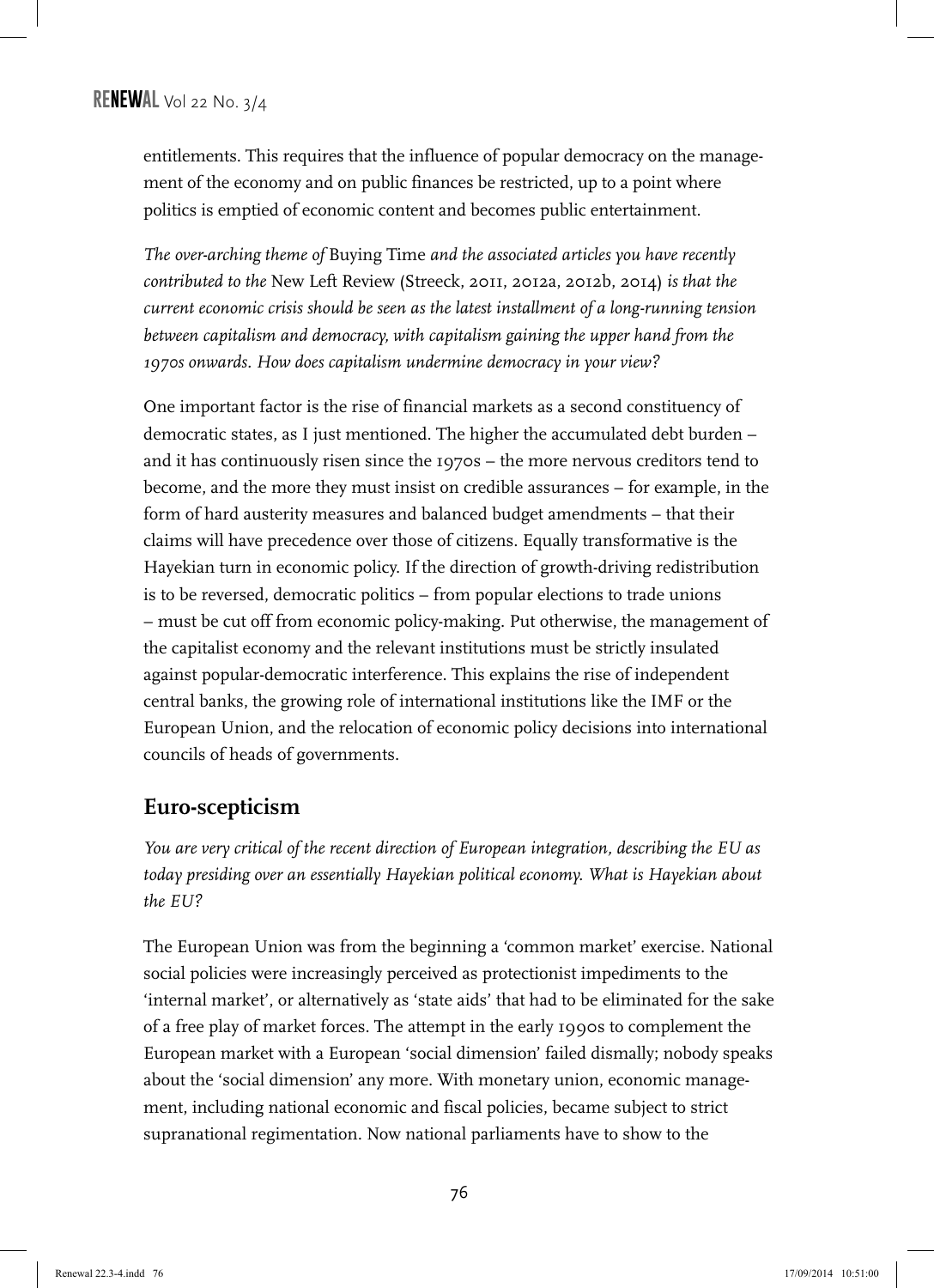European Commission, an unelected bureaucracy, that their budgets are in conformity with international agreements and policies imposed on them during the financial crisis. Political democracy remaining located at the national level, the European Central Bank has become the most independent central bank in the world – not even facing a corresponding treasury department – and indeed functions as the secret government of Europe. Sooner or later it will begin dictating neo-liberal 'reforms' to the countries that it sustains with current infusions of cheap money. The whole package is as Hayekian as it can possibly be.

*You conclude in* Buying Time *that the euro should be seen as a 'frivolous experiment' which strengthens capitalism at the expense of democracy. Instead you advocate a return to national currencies organised into a European Bretton Woods-style system of fixed but adjustable exchange rates, a move that you argue will strengthen democratic popular sovereignty. In response to the German edition of* Buying Time*, Jürgen Habermas argued that the left shouldn't seek such a return to national currencies, but rather aim to create an effective European level of democracy that could constrain the transnational power of capital (Habermas, 2013). How do you reply to his argument?*

As to democracy, we are essentially talking here about a problem of scale. Democracy at the level of a European super-state, if it was possible at all, would be unable to 'constrain the transnational power of capital': like the US it would still lag behind the reach and the speed of 'globalisation'. Only a global super-state would be of the same scale as the global super-market – but if we think about such a state only for a second, we know that it would be entirely illusory. I am convinced that the problem for the future is not to extend the scale of democratic rule, so that it becomes coterminous with a global economy, but to contain, or if you want: manage the spread of free markets to bring them under, inevitably territorially subdivided, democratic control. Subdividing the market into democratically manageable territorial subunits is a more realistic project than a democratic world government. I am clearly more on the side of the anti-globalisation movement than on that of 'global governance'.

Secondly, as far as Europe is concerned, a democratic constitution for Europe as a whole (leaving open where its borders are to be – will it include Turkey, Armenia or Ukraine, for example?) cannot be of a Jacobin-majoritarian sort; for this Europe is far too diverse, culturally as well as economically and institutionally. If at all, Europe can only be what political scientists call a 'consociational democracy': with a great deal of national and indeed subnational and local autonomy and indeed veto power. Nobody, not even Jürgen Habermas, has any idea as to how governance is to be shared between the Union and its member states and regions. If this is discussed at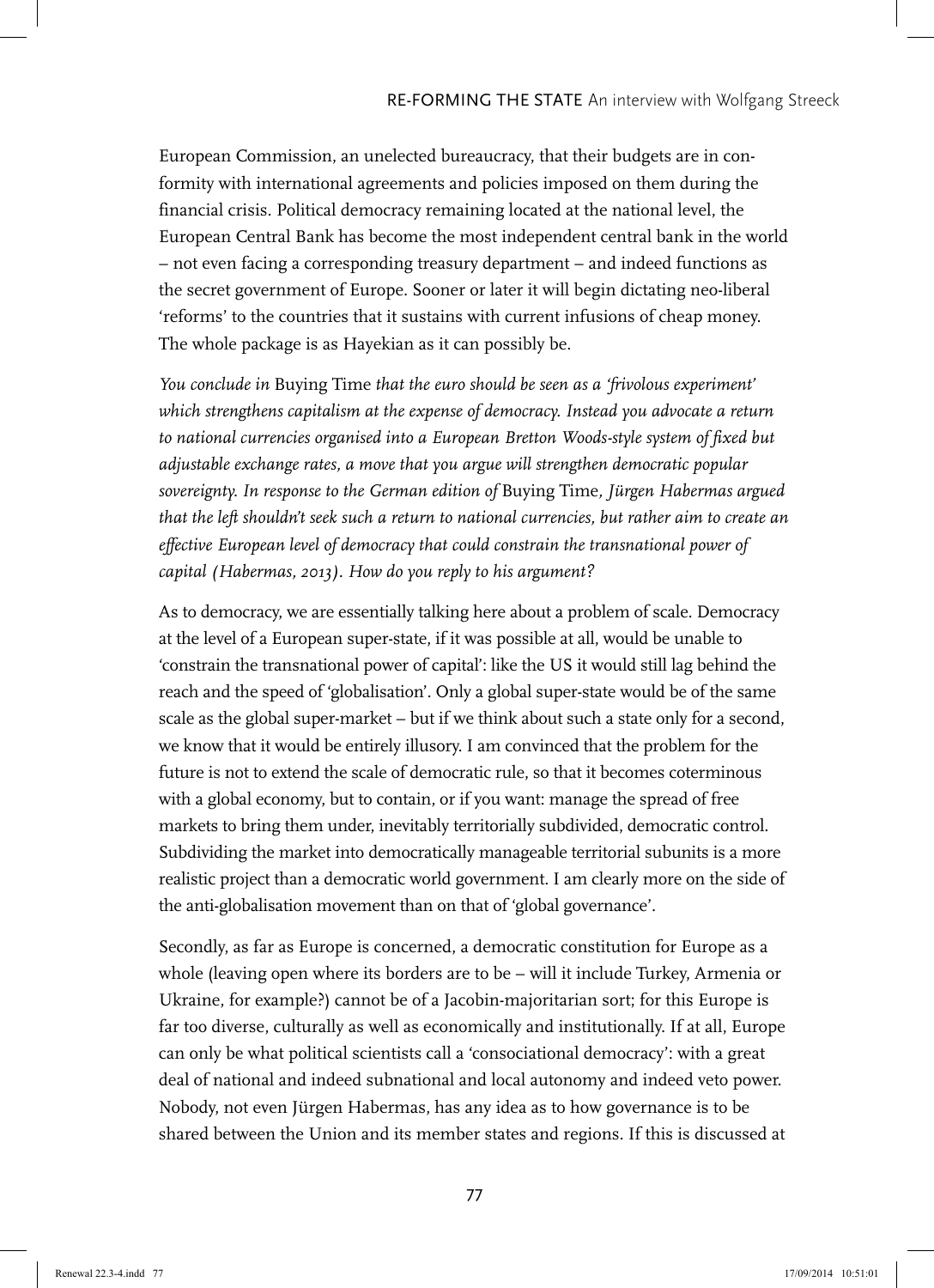all, it is only in technocratic and never in democratic theory terms. This holds in particular for economic affairs.

In the latter respect, and thirdly, I would like to object to your reading of my book that I want a 'return' to national currencies. I use Bretton Woods as an example of a monetary regime that leaves enough flexibility for countries with very different institutions to participate in an international trading regime, without being forced to subject their way of doing things to a 'one size fits all' economic and social policy. My intention, which I might have made clearer, is not a 'return' to the past but to stimulate a debate on a future monetary regime for Europe that does not penalise the way Mediterranean countries have traditionally settled their distributional and class conflicts, while putting a premium on the German export-saving regime that thrives on foreign rather than domestic demand and is therefore highly inflation-averse.

Generally I think it is high time to think about the sort of money on which we want to run our economies and societies in the future. Monetary regimes are social and political institutions, not God-given, and there are always alternatives – see the 1920s and 1930s when there was a broad debate worldwide on 'the nature of money' (Keynes). Unlike Adam Smith, Max Weber saw the way money is institutionalised in a political economy as an outcome and an instrument of power struggles, rather than a neutral medium of exchange, or a means of symbolic communication as in Parsons and Habermas. If we are willing to explore what a humanly acceptable political economy of the future should be like, I think more than ever before that we have to put money in the centre. Who will be entitled to create money, and how? What sort of interest should be allowed? What sort of credit? Can we find a monetary regime that rules out bubbles while allowing for egalitarianism in a more stationary economy? Could alternative moneys play a role, for example local moneys, and how will local and general moneys be related? The more you think about it, continuing in Europe with a capitalist monetary regime of the sort that had almost blown up our societies in 2008 is a really bizarre project. So is, I believe, speculating about European or global democracy without reference to European and global capitalism.

## **Against the varieties of capitalism**

*The idea that there are 'varieties of capitalism', some more egalitarian and economically stable than others, has been widely discussed on the British left in the last few years. Many leading figures in the Labour Party have suggested that shifting the British economy from a*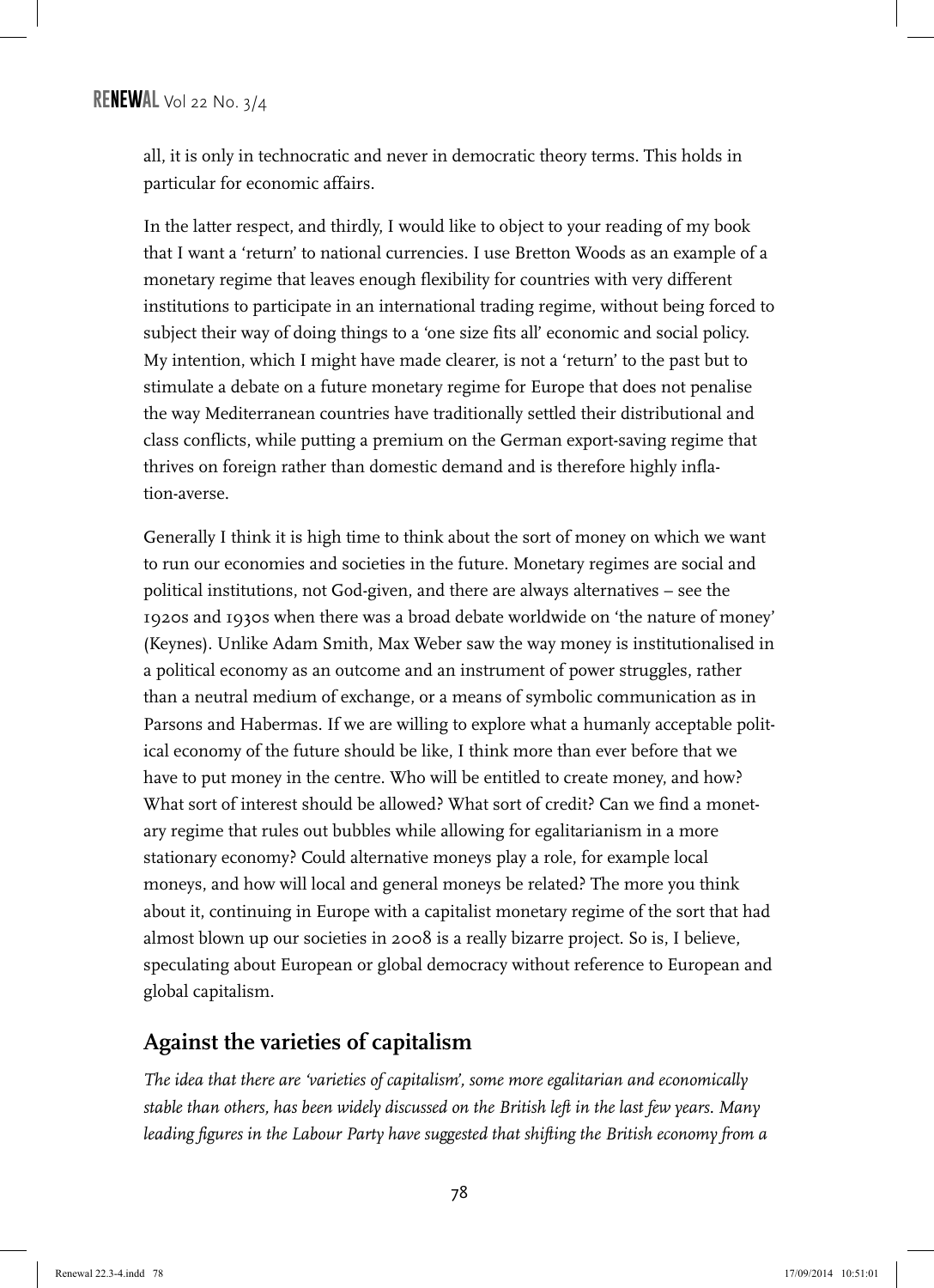*liberal to, crudely speaking, a more German model of capitalism should be the goal of*  Labour policy, since the Anglo-American version of capitalism showed itself to be far more *vulnerable to financial crisis than the co-ordinated market economies in continental Europe (Weldon, 2013). You have been a sceptic of the academic literature on the varieties of capitalism, particularly of the image of the German economy projected in it (Streeck, 2009, 2010). What are your main criticisms of the varieties of capitalism approach? Would it be a mistake for Labour policy-makers to seek to learn from German policy norms?*

That the Germans are doing so well these days is less related to the policies of their governments than to the inherited structure of their economy. Up to only a few years ago Germany was seen as an international loser, due to it having more than others remained an industrial economy, certainly compared to the UK and the US. Not that German economic policy had not done its best to turn Germany into a 'service economy', quite to the contrary. That project failed, due to structural inertia, the good sense of trade unions, and an incredibly productive sector of mid-sized, often family-owned, manufacturing firms. Now Germany thrives on its global leadership in high-class automobiles, sophisticated machinery, high-tech materials and so on, at least for a while. What we are talking about here is good luck, and certainly *longue durée* – nothing, in other words, that other countries could replicate in a few years. Remember that 'learning from Germany' has been a topic of British political-economic discourse since the nineteenth century – think, for example, of vocational training or industrial trade unionism. But Britain had been on a different path for a long time, and beginning in the 1980s was much more than Germany receptive to the lures of 'financialisation'. I seem to remember that it was Robert Putnam who, when asked how one could build the same kind of manufacturing communities that had in their time made Northern Italy so competitive, suggested that one should try to 'get a different history'. I do not want to be overly fatalistic. But I am convinced that competitive advantage in global capitalism, and in particular the capacity of a national economy to carve out for itself a niche of more or less durable prosperity in the world economy, are of very long making.

Returning to Germany, what also matters is that for the first time since EMU, interest rates have been lower than the, inevitably very low, German inflation rate; that the hard currency regime the euro imposes on all of Europe is ideally suited to a low-inflation, high-export economy like Germany; that German exporters no longer have to fear other countries in their European market devaluing their currencies; and that the external exchange rate of the euro is artificially low, due to the Mediterranean crisis countries using the same currency.